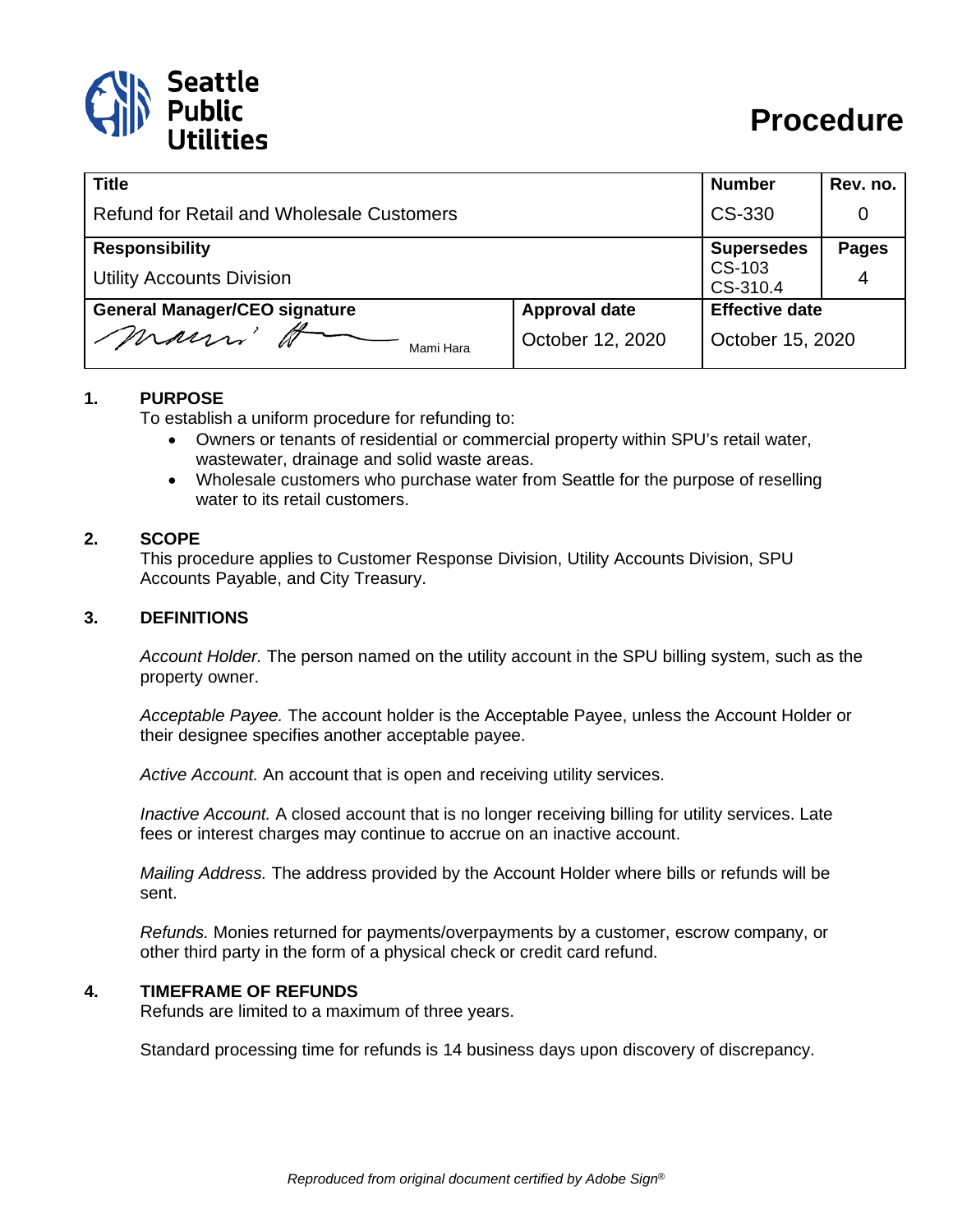### **5. DESIGNATED AUTHORITY LEVELS**

The following levels apply when approving refunds. Business procedures and billing system functions must have clear and accurate documentation of approvals.

| <b>Amount</b>        | <b>Approval Authority</b>               |
|----------------------|-----------------------------------------|
| \$1,000 or less      | Lead (requires management oversight)    |
| \$1,001 to \$4,999   | Manager                                 |
| \$5,000 to \$19,999  | <b>Division Director</b>                |
| \$20,000 to \$49,999 | <b>Deputy Director</b>                  |
| \$50,000 or more     | General Manager/Chief Executive Officer |

These authority levels also apply to procedures CS-320, Billing Adjustments for Retail and Wholesale Customers and CS-340, Waivers for Retail Customers.

### **6. REQUIREMENTS**

- Only an Acceptable Payee can receive a refund.
- If a refund is requested by a person other than an Acceptable Payee for payment made in error, the refund requestor may be required to submit additional documentation, such as:
	- o Cancelled check
	- o Credit card statement
	- o Receipt from an in-person payment
	- o Bank statement
- Account holders or their designees must authorize a tenant as an Acceptable Payee before SPU can process the refund to the tenant. The name of the account holder who gave the authorization must be noted on the account.
- Amount refunded generally cannot exceed the credit balance on the account.

### **7. ROLES AND RESPONSIBILITIES**

Upon receiving a refund request:

### **A. Customer Response Division**

Documents the following information in the appropriate Refund To Do type:

- Acceptable Payee name
- Utility account number
- Dollar amount to be refunded
- Mailing address for the refund
- Authorization details from Account Holder or designee if the payee is not the Account Holder

### **B. Utility Accounts Division**

- 1) Validates the request to verify the amount to be refunded and to ensure the Acceptable Payee is the appropriate party to receive the refund.
	- \$150 or less verifies refund against customer account ledger balances
	- Over \$150 verifies refund against the customer account ledger for credit balances through a review of account payment methods, charges, and adjustments. Confirms payments posted properly by City Treasury.
- 2) For amounts up to \$1,000- submits batch report for refund approval and forward to SPU Accounts Payable.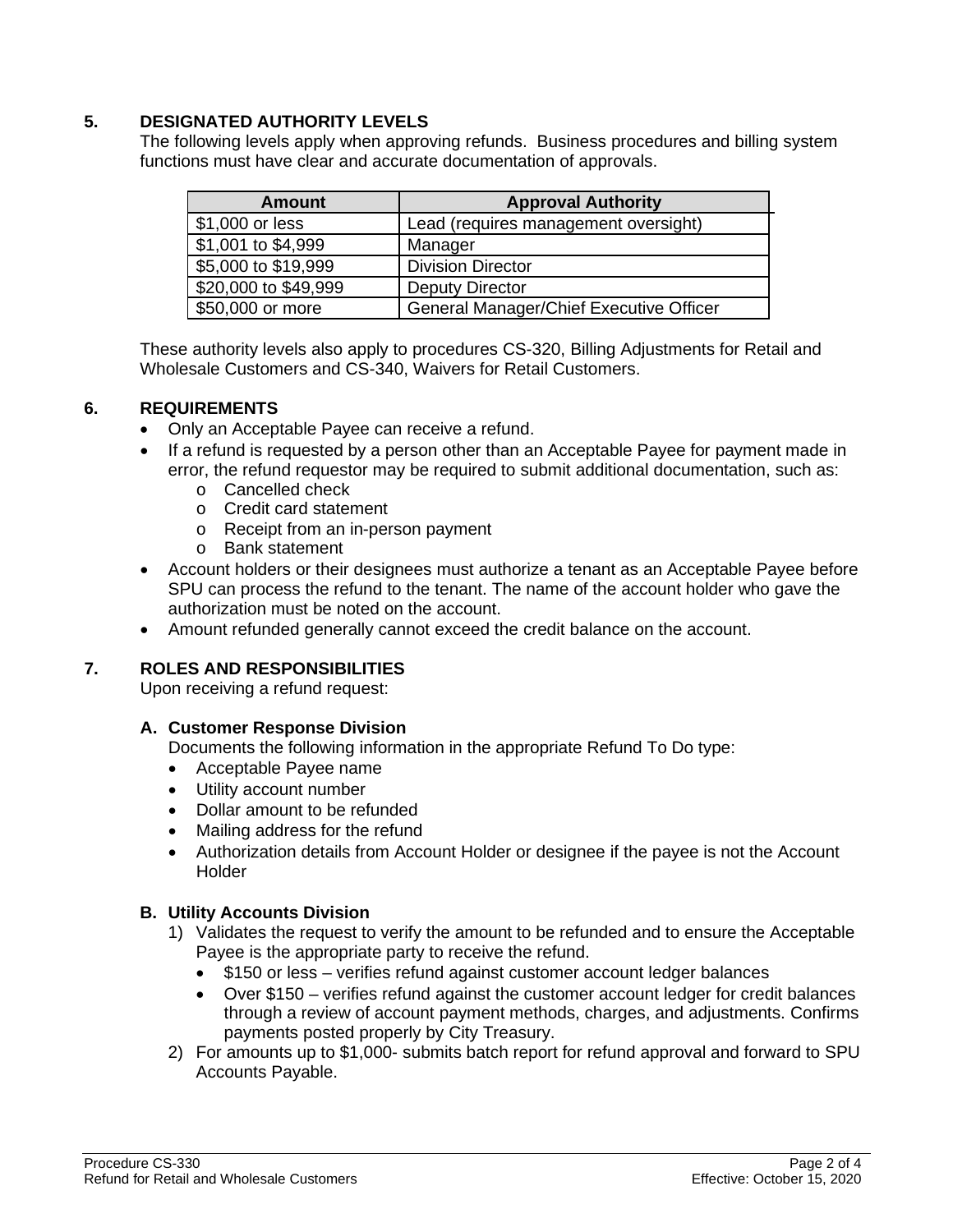- 3) For amounts greater than \$1,000 generates a refund request form for approval and forward to SPU Accounts Payable.
- 4) Records the following information on the customer's account:
	- Payee
	- Refund amount
	- Check number
	- Date

## **C. Accounts Payable**

- 1) SPU Accounts Payable:
	- For amounts up to \$1,000 seeks approval for batch report and prints and mails the check.
	- For amounts greater than \$1,000 generates a request to City Treasury for refund via the City's enterprise financial system.
- 2) City Treasury:
	- Reviews request, and prints and mails the check.
	- Records the following information in the City's enterprise financial system for the payee:
		- o Date check was issued
		- o Voucher number
		- o Exact dollar amount of refund

## **8. DOCUMENTATION AND EXPECTATIONS**

In compliance with this procedure, Customer Service job aids may be created for technical reference. The Utility Accounts Division Director oversees the job aids and ensures compliance with Director's Rule [FIN-160,](http://www.seattle.gov/Documents/Departments/SPU/Documents/FIN160_Customer_Account_Billing.pdf) Customer Account and Billing Management. A list of job aids will be stored on the division's SharePoint site.

Documentation for a refund may include, but is not limited to

- Nature of the refund
- Justification for the refund
- Investigations and communication by the lines of business with customers, contractors, or developers
- Findings and decisions

Creating and retaining records that document what transpired, including but not limited to

- System notes that summarize the chronology of events
- Spreadsheet(s) showing the calculations
- Electronic record exchanges between SPU and the customer
- Copy of the customer's written dispute letter
- Any other supporting documentation submitted that captures the amount of the refund sought or outcome desired

Retention of records shall comply with City of Seattle and State of Washington retention schedule.